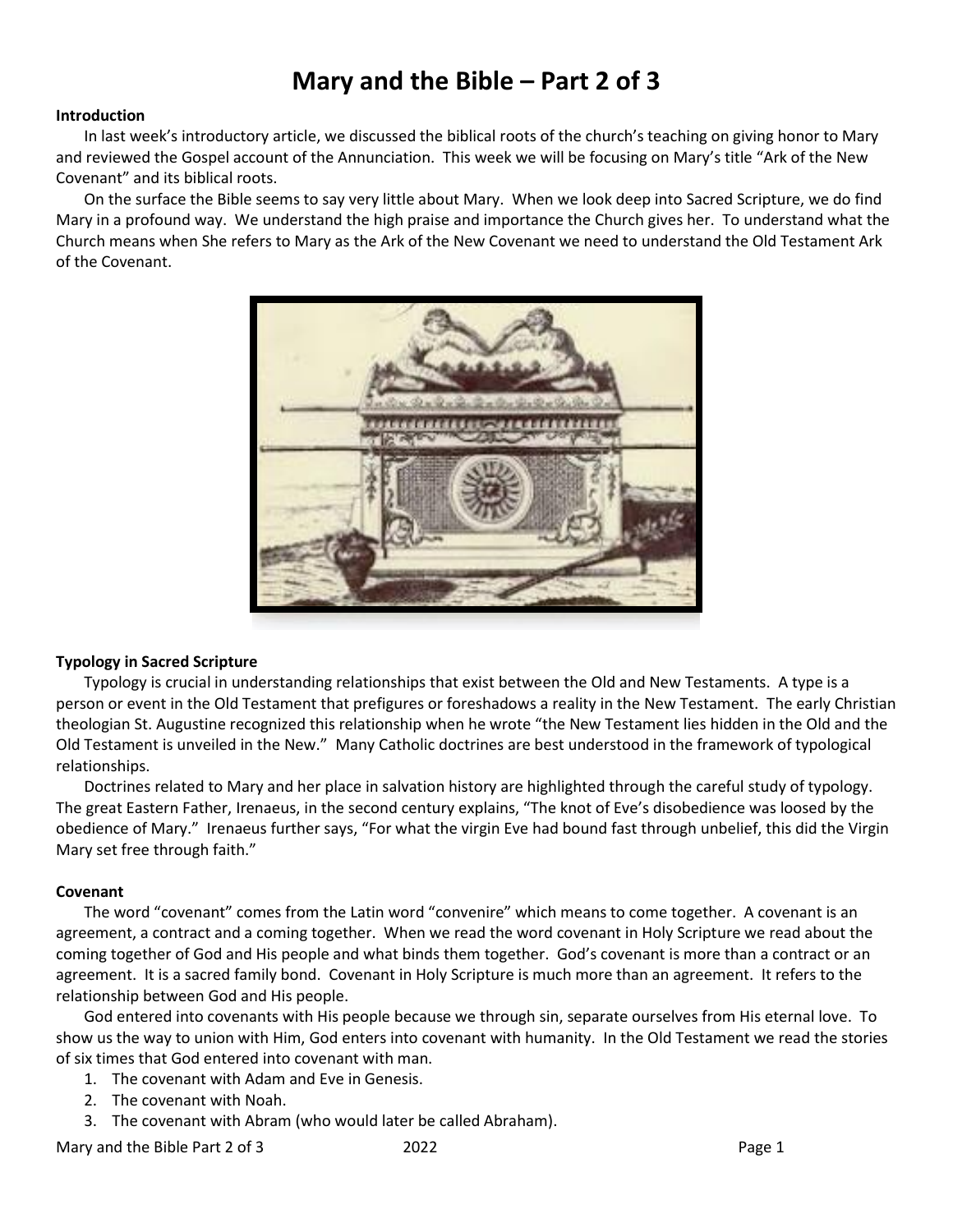- 4. The covenant with Moses (which relates to the Ark of the Covenant).
- 5. The covenant with David.
- 6. The covenant with Jeremiah, fulfilled by Jesus.

#### **Covenant with Moses**

We read in Exodus of God's plan for leading His people out of slavery in Egypt. We read the story of Moses, chosen to lead the Israelites out of slavery. We read how the Israelites wandered for forty years in the desert before reaching the promised land.

God entered into covenant with his people when He spoke to Moses on Mount Sinai and gave him a set of ten guidelines for righteous living, the Ten Commandments. These guidelines formed part of the solemn covenant between Israel and God. These guidelines were so important that God instructed Moses to build an Ark in which to keep the commandments. In Exodus God gives detailed instructions on how the Ark is to be constructed. The Ark is covered with gold: "Have them make a chest of acacia wood . . . overlay it with pure gold, both inside and out . . . cast four gold rings for it . . . then make poles of acacia wood and overlay them with gold" (Exodus. 25:10-13).

Likewise, the New Testament refers to the Ark of the Covenant as gold-covered: "Behind the second curtain was a room called the most holy place which had the golden altar of incense and the gold covered Ark of the Covenant." (Heb 9:3-4). This foreshadows the purity, holiness, and consecration to God of Mary, the Ark of the New Covenant.

The Ark of the Covenant held three items: "the gold jar of manna, Aaron's staff that had budded, and the stone tablets of the covenant" (Heb. 9:4).

The Ark of the Covenant is covered in pure gold, both inside and out. Four rings of gold are attached to its four corners, two on each side and through these rings staves of wood overlayed with gold are inserted to carry the Ark. These staves are not to be removed. A golden lid ornamented with two golden cherubim are placed above the Ark. This will form the space where God will appear and address His people. The Ark is to be placed under a veil at all times to conceal it. The Ark was so sacred that it was not to be touched or viewed by the Jews and could only be approached by the High Priest.

The Ark was carried by the Israelites during their forty years of wandering in the desert. Whenever the Israelites camped, the Ark was placed in a separate room in a sacred tent, called the Tabernacle.

Male members of the tribe of Levi carried the Ark by it staves approximately 800 meters or 2,600 feet in front of the people on their way to the promised land. Three items were in the Ark of the Covenant: stone tablets containing the commandments given to Moses, the rod belonging to Aaron, which had budded, and manna.

The Ten Commandments are very familiar to us all. They are the basic rules that must govern the lives of God's people.

# **Manna**

Manna is the food from heaven that fed the Israelites on their 40-year journey. In Exodus manna is described as being "a fine flake-like thing." It had to be collected from the ground in the morning, before it was melted by the heat of the sun. It looked like a coriander seed in size but was white in color. The Israelites ground it and pounded it into cakes which were then baked. Exodus recounts that raw manna tasted like wafers that had been made with honey. The Israelites were instructed to eat only the manna they had gathered each day for the manna would spoil overnight. The exception was the manna collected on the day before the Sabbath, when twice the amount was gathered. This manna did not spoil overnight.

"This is what the Lord commanded: Tomorrow is to be a day of rest, a holy Sabbath to the Lord. So bake what you

want to bake and boil what you want to boil. Save whatever is left and keep it until morning." (Exodus 16:23-24) The Israelites saved it until morning as Moses commanded and it did not spoil. The Israelites considered manna their bread from heaven.

# **The Rod of Aaron**

The Rod of Aaron is described in the Old Testament book of Numbers. Numbers recounts what happened when the Israelites neared the promised land.

Moses sent out scouts to inspect the land and its people and report back to him. These men reported that the land of Canaan was rich and fertile but that its people were very strong. This caused fear and division among the Jews. They disagreed on what to do. Some wanted to return to Egypt and others wanted to proceed forward. They also disagreed

Mary and the Bible Part 2 of 3 2022 2022 Page 2